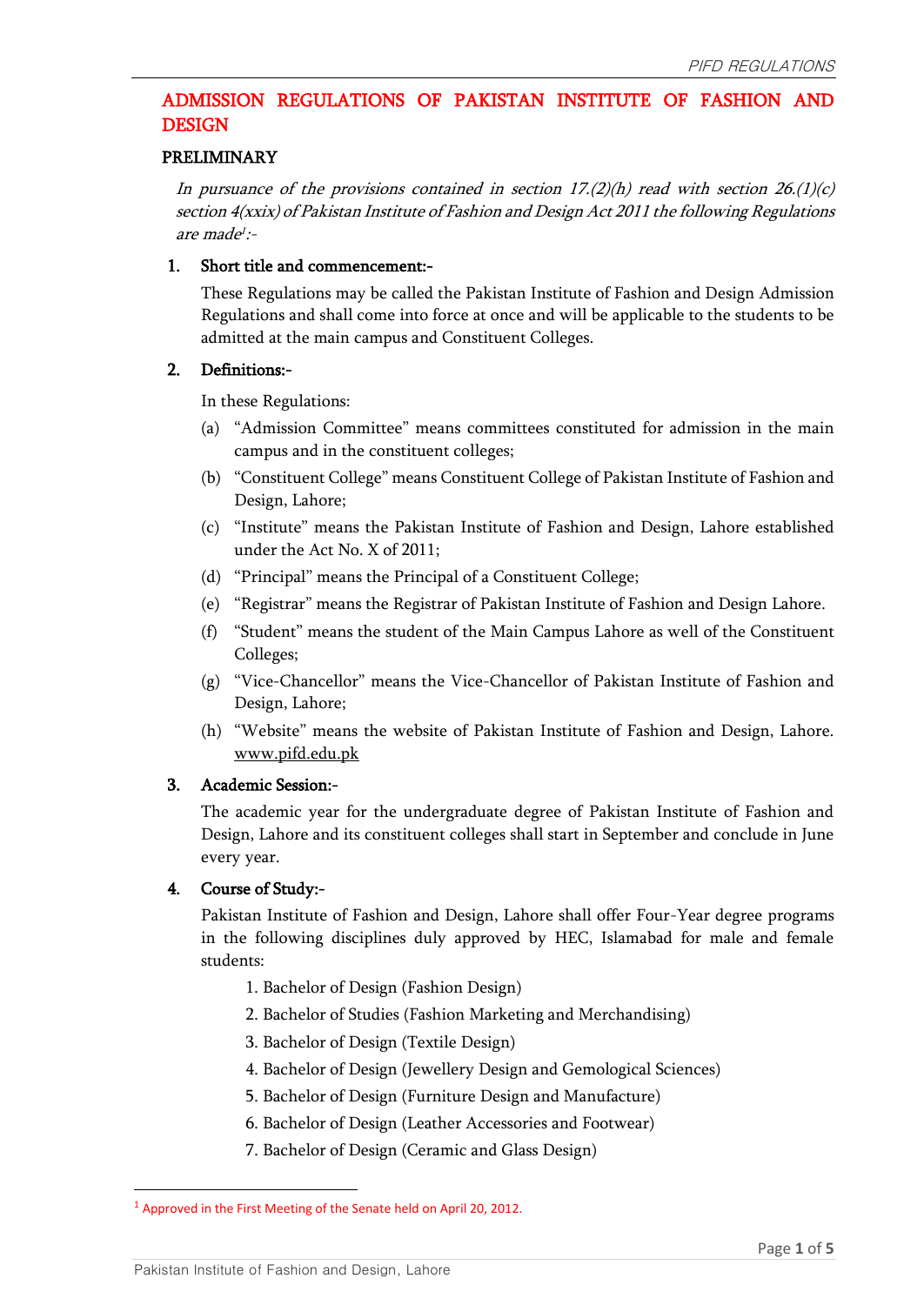# 5. Admission Policy:-

(1) **Quota System:** Quota system for all over the Pakistan will be observed as<sup>2</sup>:

| Punjab including Federal Area of Islamabad     | $45\%$ |
|------------------------------------------------|--------|
| Sindh including Karachi (Rural 60%, Urban 40%) | 20%    |
| Khyber Pakhtunkhwa                             | 9%     |
| Baluchistan                                    | $16\%$ |
| Gilgit Baltistan                               | 3%     |
| <b>FATA</b>                                    | $5\%$  |
| Azad Jammu and Kashmir                         | 2%     |

- (2) Admission on Open Merit: All the admissions of eligible applicants shall be made on open inter-se-merit determined on the basis of entry test and interview.
- (3) Foreign Seats: Four seats are reserved for foreign students for Bachelor Degree Programme. They will be selected on inter-se-merit and shall pay additional fee as fixed by the Federal Government for foreign students per annum along with normal fee for year I, II, III, IV (semester-wise) separately.
- (4) The Institute shall admit students in Four-Year degree programs according to the schedule advertised in the leading national newspapers, and on the website of the Institute.
- (5) The Institute / College shall not accept any admission form after the due date fixed for the purpose.
- (6) Applicants with 50% marks (550/1100) in Intermediate or equivalent or passing grades in eight subjects (including compulsory subjects) of 'O Level' and minimum 3 main subjects (no subsidiary) of 'A Level' only are eligible to apply for admission.
- (7) It is mandatory for 'A Level' students to provide (IBCC) Equivalence Certificate. However, if at the time of admission student's 'A' Level result is not declared, the 'O' Level Equivalence Certificate must be attached with the admission application.
- (8) All the applicants will have to appear in compulsory pre-admission Entry Test followed by an interview in the main campus as well as the constituent colleges on the dates duly notified.
- (9) Merit list will be prepared on the basis of Entry Test and Interview and be displayed for studying in 1st semester of Foundation Year. Final allocation of departments will be decided after the result of 2nd semester on the basis of CGPA earned, and the students not fulfilling the required CGPA criteria will be shifted to their second or third preference if on merit in those departments otherwise the decision of 'Allocation of Department Committee' will be final and binding upon the student.

\_\_\_\_\_\_\_\_\_\_\_\_\_\_\_\_\_\_\_\_\_\_\_\_\_\_\_\_\_\_\_\_\_\_

 $^{\rm 2}$  Amendment approved in the 4th meeting of the Senate held on 4th August, 2015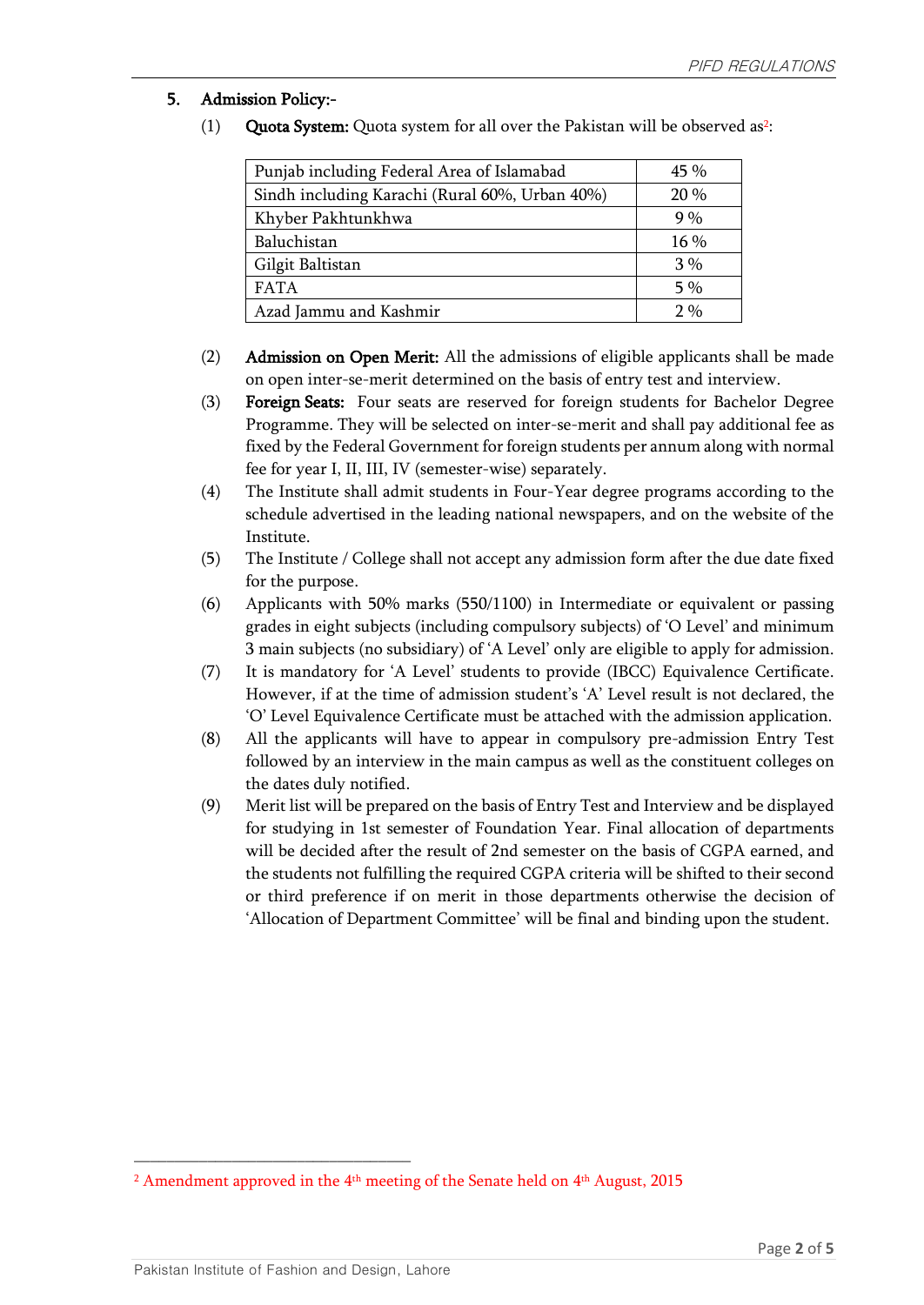### 6. Admission Procedure:-

- (i) The applicants may obtain admission forms along with the prospectus from the office of the main campus, Lahore and the offices of constituent colleges on the day duly notified and advertised.
- (ii) They are required to fill out the form in their own handwriting.
- (iii) The agreement at the back of the form must be signed by the applicant as well as by the parent or guardian.
- (iv) They are required to attach the attested photocopies of the following documents with the form.
	- (a) Matriculation / O-Level Certificate
	- (b) Detailed Marks Card of Intermediate /A-Level Certificate
	- (c) Equivalence Certificate (IBCC)
	- (d) Character Certificate from the institution last attended.
	- (e) Copies of CNIC of the applicant and Father/Guardian
	- (f) Monthly Income Certificate of Father/ Guardian
	- (g) Domicile Certificate
- (v) All the applicants are required to bring Entry Test Slip, Receipt of Form, one attested photograph with them at the time of Entry Test and Interview.
- (vi) After the display of merit list, all the selected applicants are required to bring the original documents, one set of attested photocopy of these documents and four photographs at the time of depositing the dues.
- (vii) The selected candidates will be admitted provisionally and the 'Verification Committee' will confirm admission after the verification of the documents. If at any stage, after the admission, it comes to the knowledge of the authorities that the documents presented by the applicant are fake or there is a misstatement or clerical error in the documents, his/her admission will be cancelled.
- (viii) With the objective of ensuring the integrity of students' record, the institute shall require each student to provide his/her complete legal name along with the father's name in the Application for Admission and on the Registration Form for Convocation. However, while printing the name, including the spelling, of the student and his/her father on the Final Transcript as well as on Degree, the following documents will be relied upon in the order of precedence prescribed here below:
	- a) Secondary School Certificate issued by the BISE
	- b) Equivalence Certificate issued by the IBCC on the basis of O-Level
	- c) Equivalence Certificate issued by the IBCC on the basis of:
		- (i) O-Level/A-Level (Combined)
		- (ii) High School Diploma/any other certification<sup>3</sup>
- (ix) On application the institute may allow change in Name/ Father's Name of a bonafide student on production of Decree of the Civil Court of Pakistan in original, or revised Secondary School Certificate issued by the BISE. In accordance with the change it is also mandatory for such student to provide:
	- a) a copy of revised Higher Secondary School Certificate and;
	- b) a copy of revised CNIC

However, the students who have been admitted on the basis of their Equivalence Certificate of O-Level/A-Level shall be required to provide the revised Equivalence Certificate issued by the IBCC. 4

 $\overline{\phantom{a}}$  , and the contract of the contract of the contract of  $\overline{\phantom{a}}$ 

 $^3$  Added in the 5<sup>th</sup> meeting of the Senate held on 17 March, 2016.

 $^4$  Added in the 5<sup>th</sup> meeting of the Senate held on 17 March, 2016.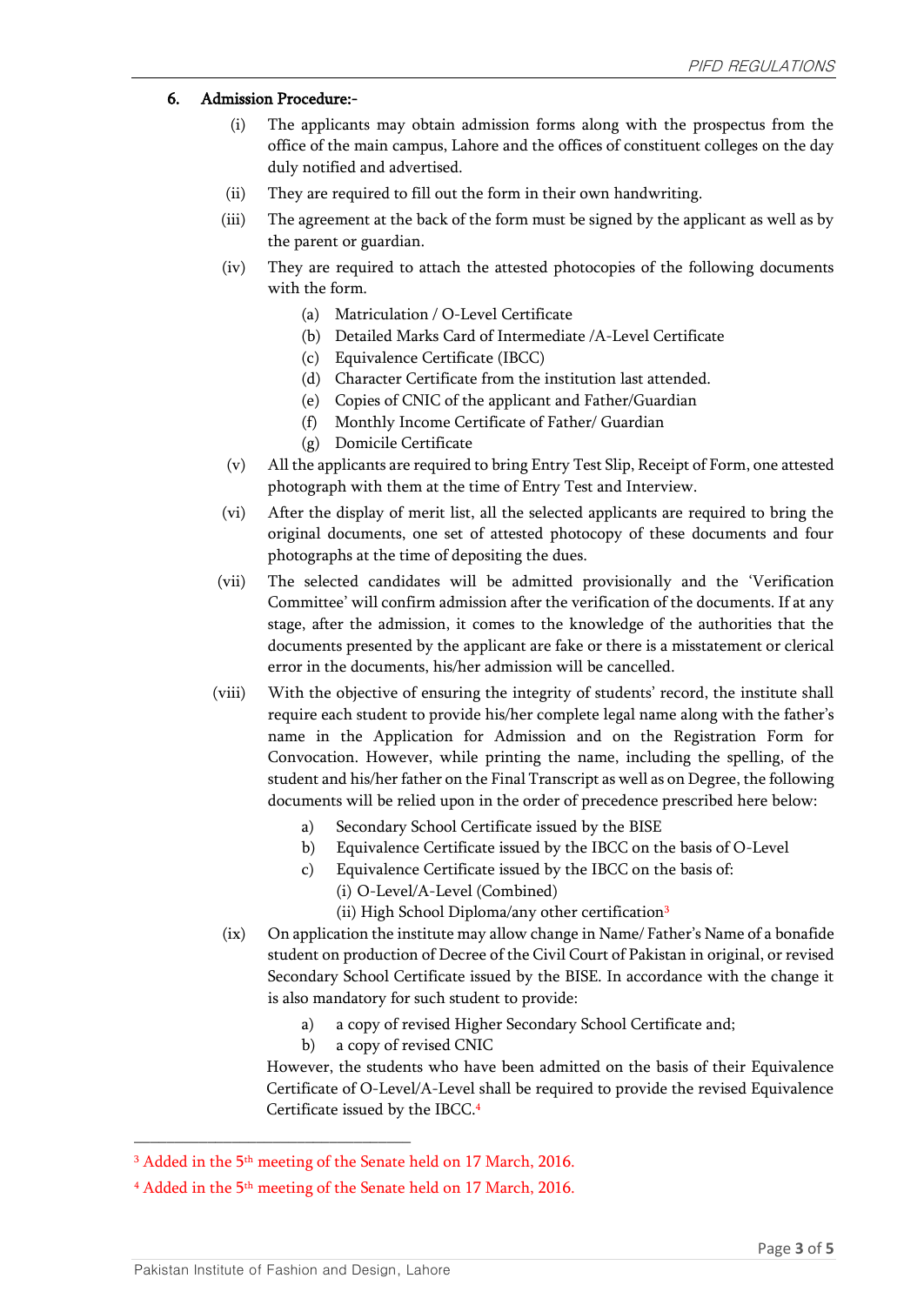# 7. Registration

After the payment of dues, the students shall be registered by the Registrar and the Registration No. shall be allocated on the following pattern:

| Main Campus;                 | 11-B/PIFD/001-1000 |
|------------------------------|--------------------|
| <b>Constituent Colleges:</b> |                    |
| COFD, Faisalabad             | 11-B/PIFD-F/1001   |
| COD, Hala                    | 11-B/PIFD-H/2001   |
| COFD, Islamabad              | 11-B/PIFD-I/3001   |
| COD, Multan                  | 11-B/PIFD-M/4001   |
| COD, Peshawar                | 11-B/PIFD-P/5001   |
| COD, Quetta                  | 11-B/PIFD-Q/6001   |

The record of all the registered students shall be maintained in prescribed manner.<sup>5</sup>

#### 8. Fee Concession

The deserving and needy students are granted financial assistance in the form of 100%, 75%, 50% and 25% waiver in tuition fee only. All the cases of financial assistance shall be processed through 'Financial Assistance Committee' duly constituted. The concessions are granted for one semester only but continue on the condition that the performance and the behavior of the students are satisfactory.

#### 9. Fee Concession on Kinship Basis

As per practice in all Government Institutions including public sectors universities, half fee concession on Kinship basis may be granted to younger sisters/brothers.<sup>6</sup>

#### 10. Refund of Fee Policy

The fee once deposited is non-refundable except for the refundable amount of Library security. However, mentioned below the 'National Level Fee Refund Policy at Higher Education Institutions of Pakistan' as circulated by the HEC, Islamabad vide letter No. 10- 1/HEC/A&C/2012/94 dated September 11, 2012 is also applicable:

| Percentage (%) of Tuition Fee | <b>Timeline for Semester</b>                                |
|-------------------------------|-------------------------------------------------------------|
| Full (100%) Fee Refund        | up to 7th day of commencement of classes                    |
| Full (50%) Fee Refund         | from 7th to 15 <sup>th</sup> day of commencement of classes |
| Full (0%) Fee Refund          | from 16th day of commencement of classes                    |
|                               |                                                             |

From 16th day of commencement of classes if a student at any stage intends to quit his/her studies, he/she may apply for refund of Library security only.

 $\overline{\phantom{a}}$  , and the contract of the contract of the contract of  $\overline{\phantom{a}}$ 

<sup>&</sup>lt;sup>5</sup> Amended in the 7<sup>th</sup> meeting of the Syndicate held on 24 August, 2013 and endorsed by the Senate in its 3rd meeting held on 15 December, 2014.

 $6$  Added in the  $4^{\text{th}}$  meeting of the Academic Council held on 10 December, 2012 and endorsed by the Senate in the 2nd meeting held on 16 May, 2013.